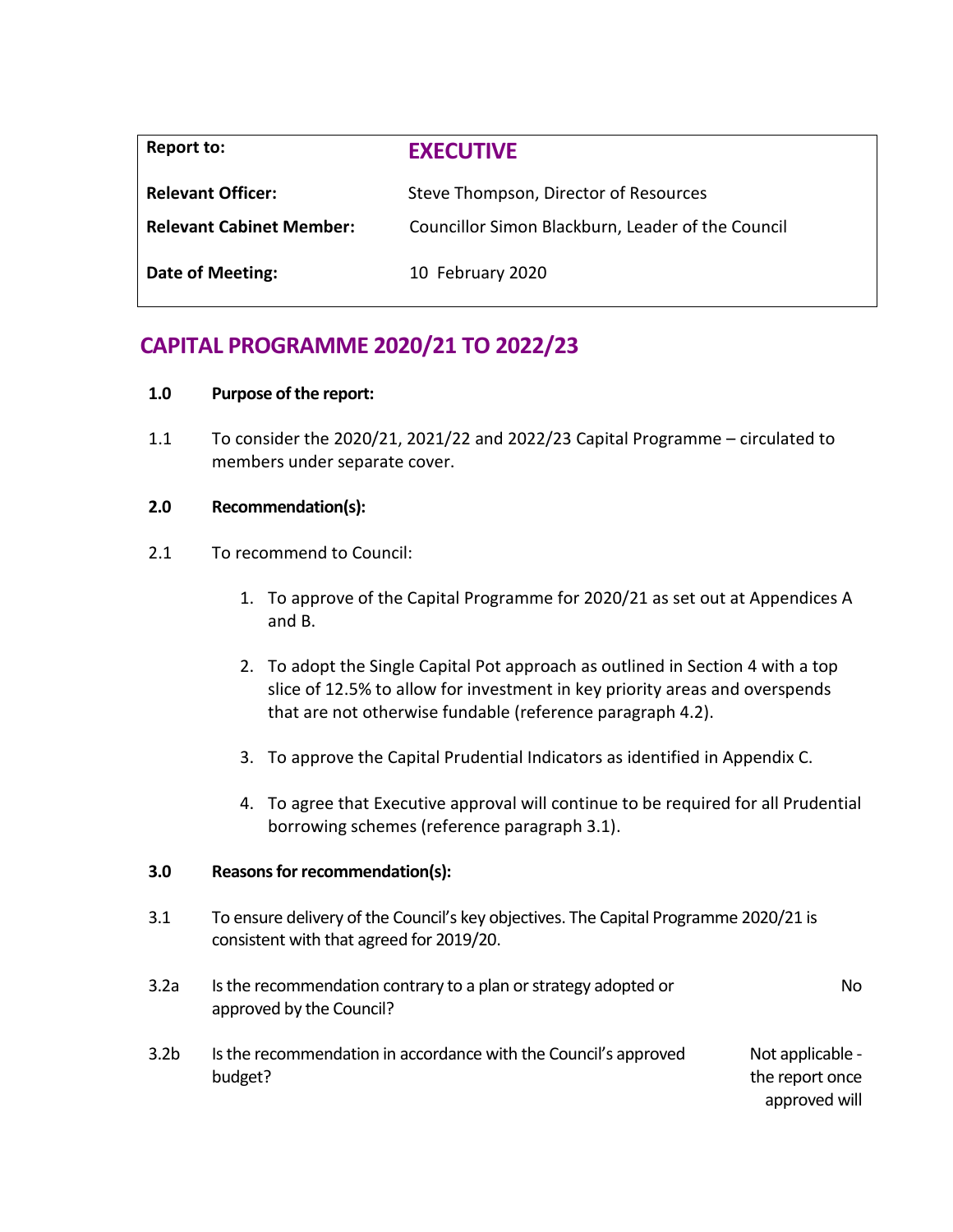become part of the Council's new approved budget

3.3 Other alternative options to be considered:

None.

## **4.0 Council Priority:**

4.1 The relevant Council Priority is: "The economy: Maximising growth and opportunity across Blackpool".

#### **5.0 Background Information**

- 5.1 The Council's 2020/21 Capital Programme runs concurrently with the 2020/21 General Fund Revenue Budget. Capital schemes usually extend over a number of years and for that reason the programme projects forward indicative spending for 3 years. This report updates the programme reported in last year's budget and seeks to ensure that capital expenditure is allocated to areas that will contribute to meeting the Council's priorities. The Capital Programme submitted for approval for 2020/21 is £20.5m and over a three-year period is estimated at £103.2m (See Appendix A and B).
- 5.2 The Capital Programme now submitted is consistent with that agreed for 2019/20. It includes identified commitments for housing developments. The scale of these commitments means that there are very limited resources to deliver additional schemes that are not fully funded.
- 5.3 Does the information submitted include any exempt information? No

# 5.4 **List of Appendices:**

Capital Programme Report Appendix A- Capital Programme Summary Appendix B- Capital Programme by Service Appendix C- The Prudential Code for Capital Finance- Prudential Indicators

(All circulated to members under separate cover)

#### **6.0 Legal considerations:**

6.1 As outlined in the report, circulated to members under separate cover.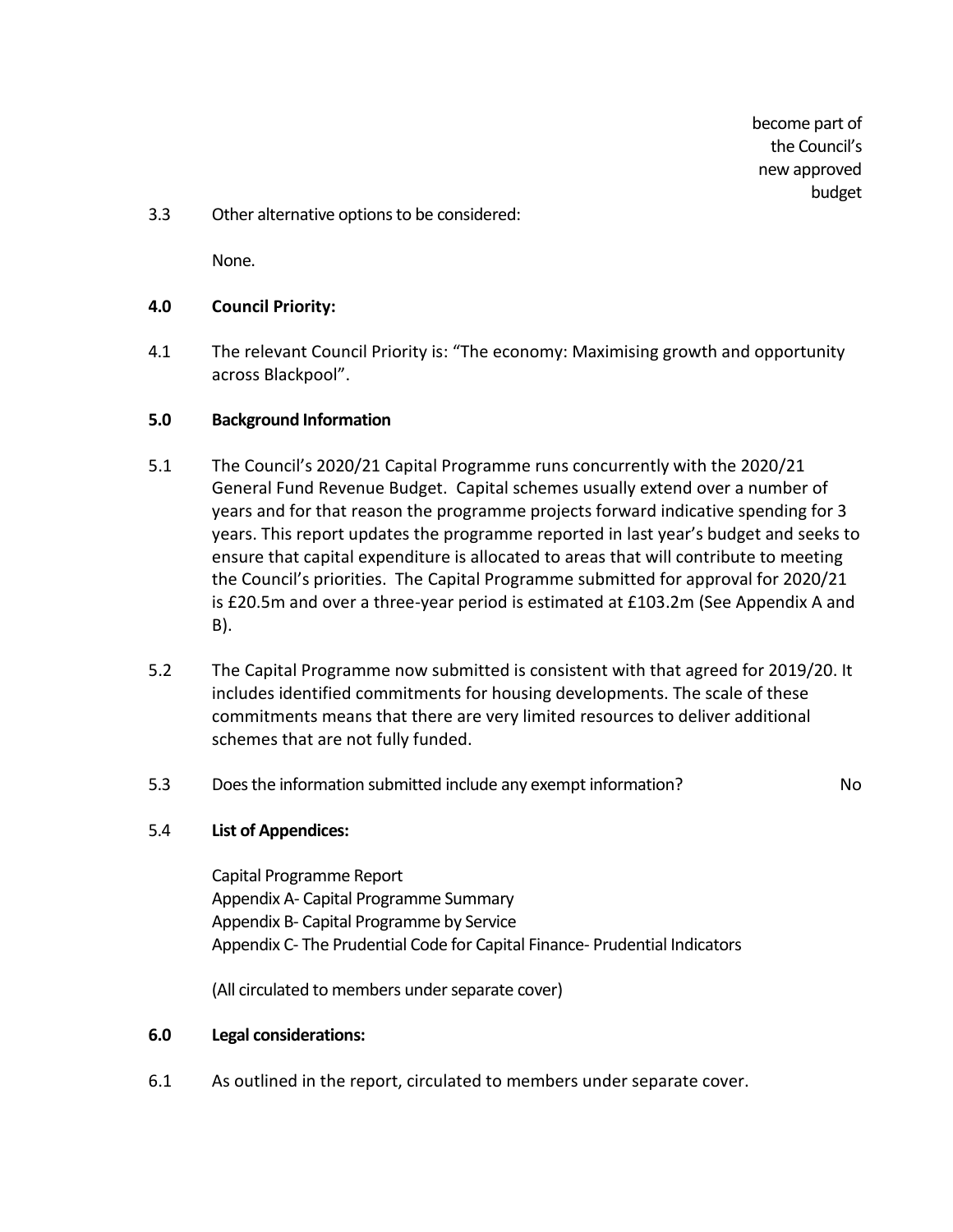- **7.0 Human Resources considerations:**
- 7.1 None.

## **8.0 Equalities considerations:**

8.1 As outlined in the report, circulated to members under separate cover.

## **9.0 Financial considerations:**

9.1 Once approved, capital budget monitoring will be reported to the Executive on a monthly basis with effect from Month 3 2020/21.

## **10.0 Risk management considerations:**

10.1 As outlined in the report, circulated to members under separate cover.

## **11.0 Ethical considerations:**

11.1 None.

# **12.0 Internal/ External Consultation undertaken:**

12.1 Internally with Capital Asset Management Group and the Corporate Leadership Team.

#### **13.0 Background papers:**

13.1 Individual scheme business cases and budget working papers.

#### **14.0 Key decision information**:

| 14.1 | Is this a key decision?                                             | Yes.    |
|------|---------------------------------------------------------------------|---------|
| 14.2 | If so, Forward Plan reference number:                               | 27/2019 |
| 14.3 | If a key decision, is the decision required in less than five days? | No.     |
|      |                                                                     |         |

14.4 If **yes**, please describe the reason for urgency: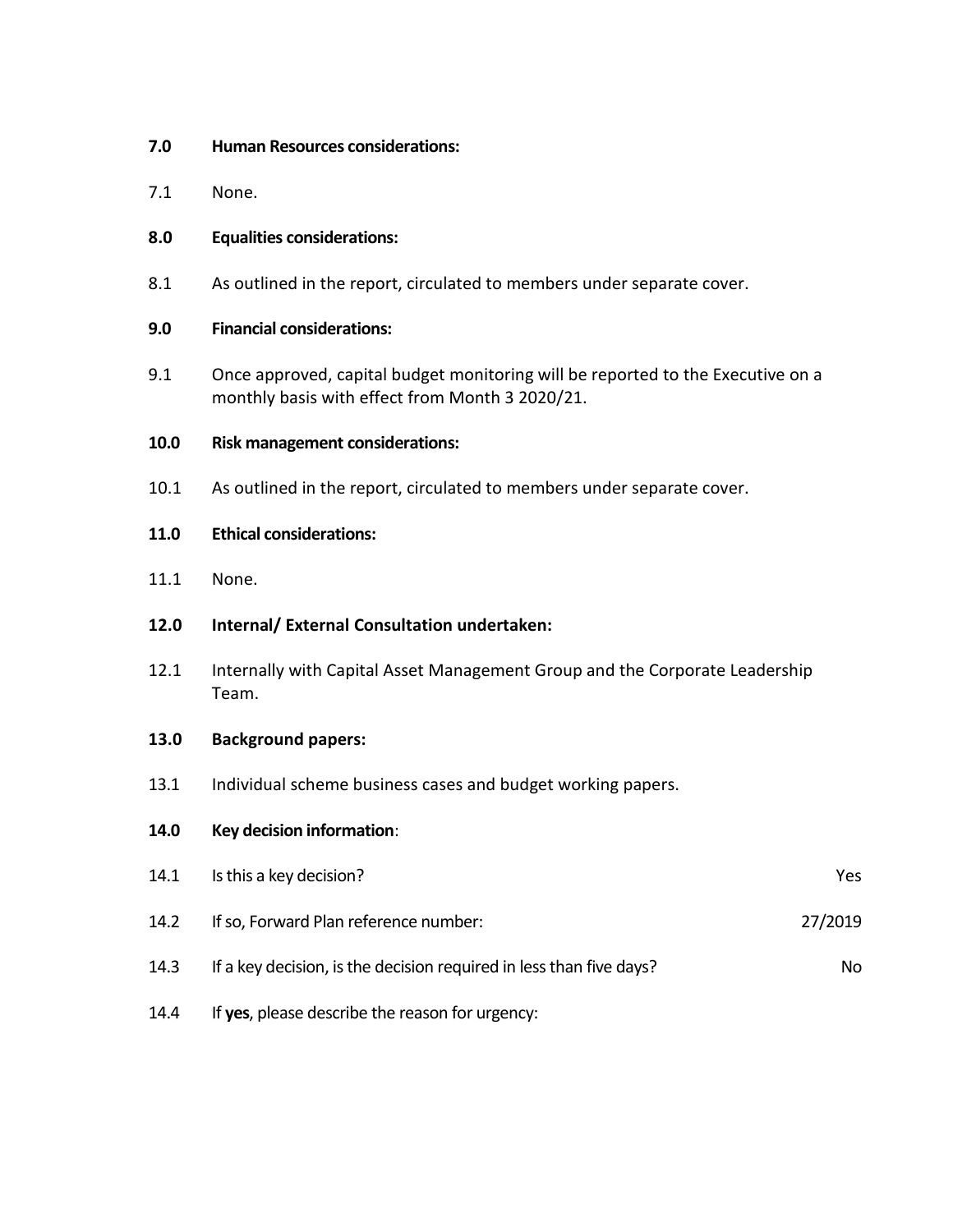## **15.0 Call-in information:**

- 15.1 Are there any grounds for urgency, which would cause this decision to be exempt from the call-in process? No
- 15.2 If **yes**, please give reason:

## **TO BE COMPLETED BY THE HEAD OF DEMOCRATIC GOVERNANCE**

#### **16.0 Scrutiny Committee Chairman (where appropriate):**

Date informed: 31 January 2020 Date approved:

- **17.0 Declarations of interest (if applicable):**
- 17.1

#### **18.0 Executive decision:**

- 18.1
- 18.2 **Date of Decision:**
- **19.0 Reason(s) for decision:**
- 19.1 **Date Decision published:**
- **20.0 Executive Members present:**
- 20.1